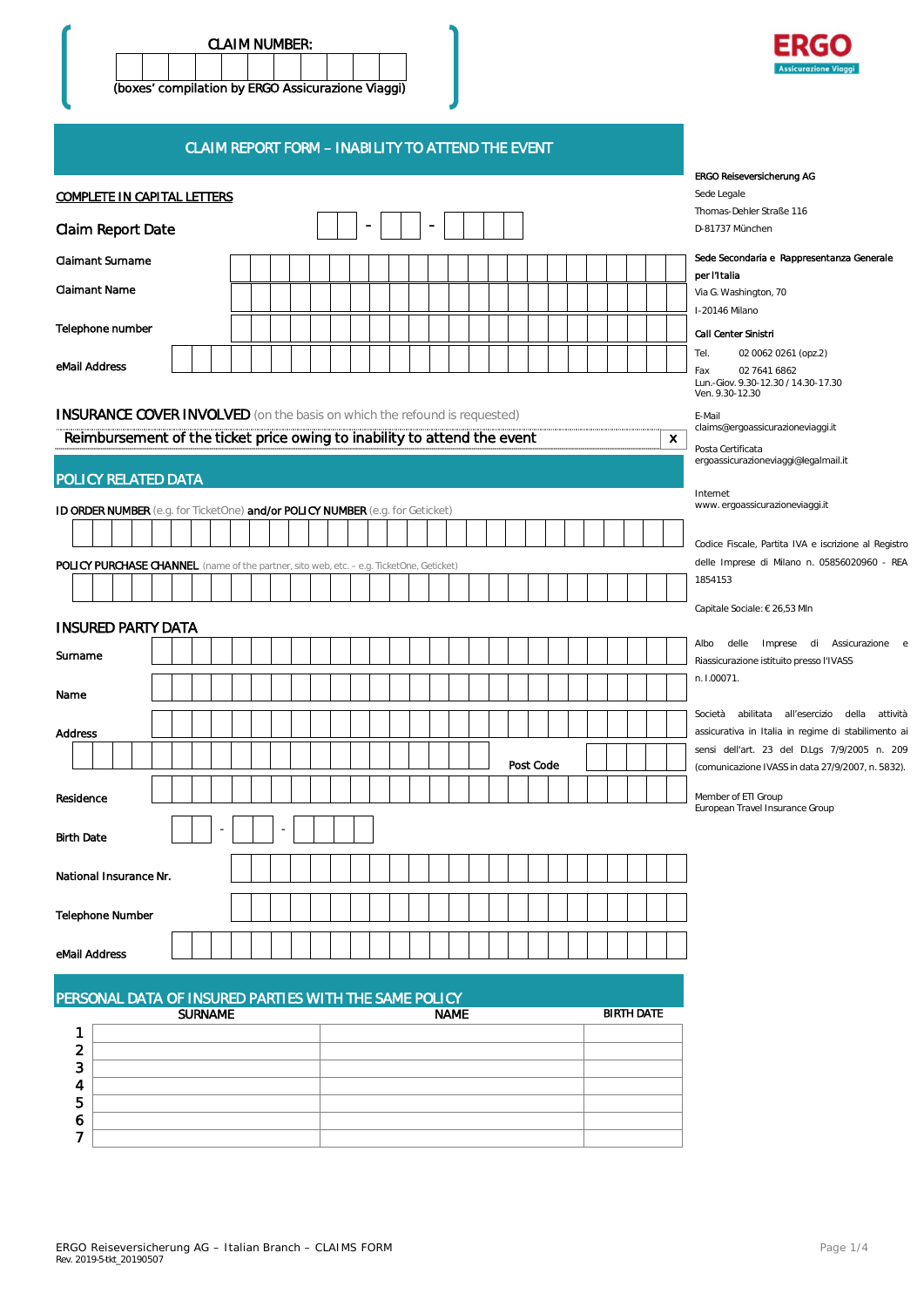

# EVENT RELATED DATA

| <b>EVENT TICKET PROVIDER</b> (enter TicketOne, or the name of the Partner, Agency, web site, etc.)                                                                           |  |  |  |  |                      |  |                     |  |            |                      |           |  |  |                          |                   |  |  |                  |  |
|------------------------------------------------------------------------------------------------------------------------------------------------------------------------------|--|--|--|--|----------------------|--|---------------------|--|------------|----------------------|-----------|--|--|--------------------------|-------------------|--|--|------------------|--|
|                                                                                                                                                                              |  |  |  |  |                      |  |                     |  |            |                      |           |  |  |                          |                   |  |  |                  |  |
| TICKET PURCHASE DATE                                                                                                                                                         |  |  |  |  | POLICY PURCHASE DATE |  |                     |  |            |                      |           |  |  |                          | <b>EVENT DATE</b> |  |  |                  |  |
|                                                                                                                                                                              |  |  |  |  |                      |  |                     |  |            |                      |           |  |  |                          |                   |  |  |                  |  |
| <b>NUMBER OF TICKETS</b>                                                                                                                                                     |  |  |  |  |                      |  | SINGLE TICKET PRICE |  |            |                      |           |  |  | <b>TOTAL TICKET COST</b> |                   |  |  |                  |  |
|                                                                                                                                                                              |  |  |  |  |                      |  |                     |  |            |                      |           |  |  |                          |                   |  |  |                  |  |
| <b>EVENT NAME</b>                                                                                                                                                            |  |  |  |  |                      |  |                     |  |            |                      |           |  |  |                          |                   |  |  |                  |  |
|                                                                                                                                                                              |  |  |  |  |                      |  |                     |  |            |                      |           |  |  |                          |                   |  |  |                  |  |
| <b>EVENT LOCATION</b>                                                                                                                                                        |  |  |  |  |                      |  |                     |  |            |                      |           |  |  |                          |                   |  |  |                  |  |
|                                                                                                                                                                              |  |  |  |  |                      |  |                     |  |            |                      |           |  |  |                          |                   |  |  |                  |  |
|                                                                                                                                                                              |  |  |  |  |                      |  |                     |  |            |                      |           |  |  |                          |                   |  |  |                  |  |
| <b>CLAIM RELATED DATA</b>                                                                                                                                                    |  |  |  |  |                      |  |                     |  |            |                      |           |  |  |                          |                   |  |  |                  |  |
| <b>INCIDENT DATE</b>                                                                                                                                                         |  |  |  |  |                      |  |                     |  |            |                      |           |  |  |                          |                   |  |  |                  |  |
| <b>BRIEF DESCRIPTION OF THE EVENT</b> (cause, events, symptoms, dates, etc)                                                                                                  |  |  |  |  |                      |  |                     |  |            |                      |           |  |  |                          |                   |  |  |                  |  |
|                                                                                                                                                                              |  |  |  |  |                      |  |                     |  |            |                      |           |  |  |                          |                   |  |  |                  |  |
|                                                                                                                                                                              |  |  |  |  |                      |  |                     |  |            |                      |           |  |  |                          |                   |  |  |                  |  |
|                                                                                                                                                                              |  |  |  |  |                      |  |                     |  |            |                      |           |  |  |                          |                   |  |  |                  |  |
|                                                                                                                                                                              |  |  |  |  |                      |  |                     |  |            |                      |           |  |  |                          |                   |  |  |                  |  |
| <b>DOCUMENTS TO ENCLOSE</b>                                                                                                                                                  |  |  |  |  |                      |  |                     |  |            |                      |           |  |  |                          |                   |  |  | Tick if included |  |
| ERV policy certificate (if available)<br>1                                                                                                                                   |  |  |  |  |                      |  |                     |  |            |                      |           |  |  |                          |                   |  |  |                  |  |
| Original tickets (if not collected at event location)<br>2<br>3<br>Confirmation of tickets booked or purchased                                                               |  |  |  |  |                      |  |                     |  |            |                      |           |  |  |                          |                   |  |  |                  |  |
| Medical certificatesi f cancellation is due to illness, or accident, or disability, etc.<br>4                                                                                |  |  |  |  |                      |  |                     |  |            |                      |           |  |  |                          |                   |  |  |                  |  |
| Death certificate if cancellation is due to the death of the insured or related persons<br>5<br>Documents relating to the reason for cancellation if not due to illness<br>6 |  |  |  |  |                      |  |                     |  |            |                      |           |  |  |                          |                   |  |  |                  |  |
|                                                                                                                                                                              |  |  |  |  |                      |  |                     |  |            |                      |           |  |  |                          |                   |  |  |                  |  |
| <b>ANY OTHER INSURANCE COVER</b>                                                                                                                                             |  |  |  |  |                      |  |                     |  |            |                      |           |  |  |                          |                   |  |  |                  |  |
| Do you have any other insurance policies covering the event reported here?                                                                                                   |  |  |  |  |                      |  |                     |  |            |                      |           |  |  |                          |                   |  |  |                  |  |
|                                                                                                                                                                              |  |  |  |  |                      |  |                     |  | <b>YES</b> |                      | <b>NO</b> |  |  |                          |                   |  |  |                  |  |
| <b>INSURANCE COMPANY</b>                                                                                                                                                     |  |  |  |  |                      |  |                     |  |            |                      |           |  |  |                          |                   |  |  |                  |  |
| POLICY NUMBER                                                                                                                                                                |  |  |  |  |                      |  |                     |  |            |                      |           |  |  |                          |                   |  |  |                  |  |
| Documents to enclose in the event of other insurance cover:                                                                                                                  |  |  |  |  |                      |  |                     |  |            |                      |           |  |  |                          |                   |  |  |                  |  |
| Insurance certificate of                                                                                                                                                     |  |  |  |  |                      |  |                     |  |            | Policy conditions of |           |  |  |                          |                   |  |  |                  |  |
| Company involved                                                                                                                                                             |  |  |  |  |                      |  |                     |  |            | Company involved     |           |  |  |                          |                   |  |  |                  |  |
| <b>BANK DETAILS</b>                                                                                                                                                          |  |  |  |  |                      |  |                     |  |            |                      |           |  |  |                          |                   |  |  |                  |  |
| Name of account holder<br>(parent/guardian if a minor)                                                                                                                       |  |  |  |  |                      |  |                     |  |            |                      |           |  |  |                          |                   |  |  |                  |  |
| <b>Bank name/City</b>                                                                                                                                                        |  |  |  |  |                      |  |                     |  |            |                      |           |  |  |                          |                   |  |  |                  |  |
|                                                                                                                                                                              |  |  |  |  |                      |  |                     |  |            |                      |           |  |  |                          |                   |  |  |                  |  |
| <b>IBAN code</b>                                                                                                                                                             |  |  |  |  |                      |  |                     |  |            |                      |           |  |  |                          |                   |  |  |                  |  |
| <b>BIC/SWIFT code</b>                                                                                                                                                        |  |  |  |  |                      |  |                     |  |            |                      |           |  |  |                          |                   |  |  |                  |  |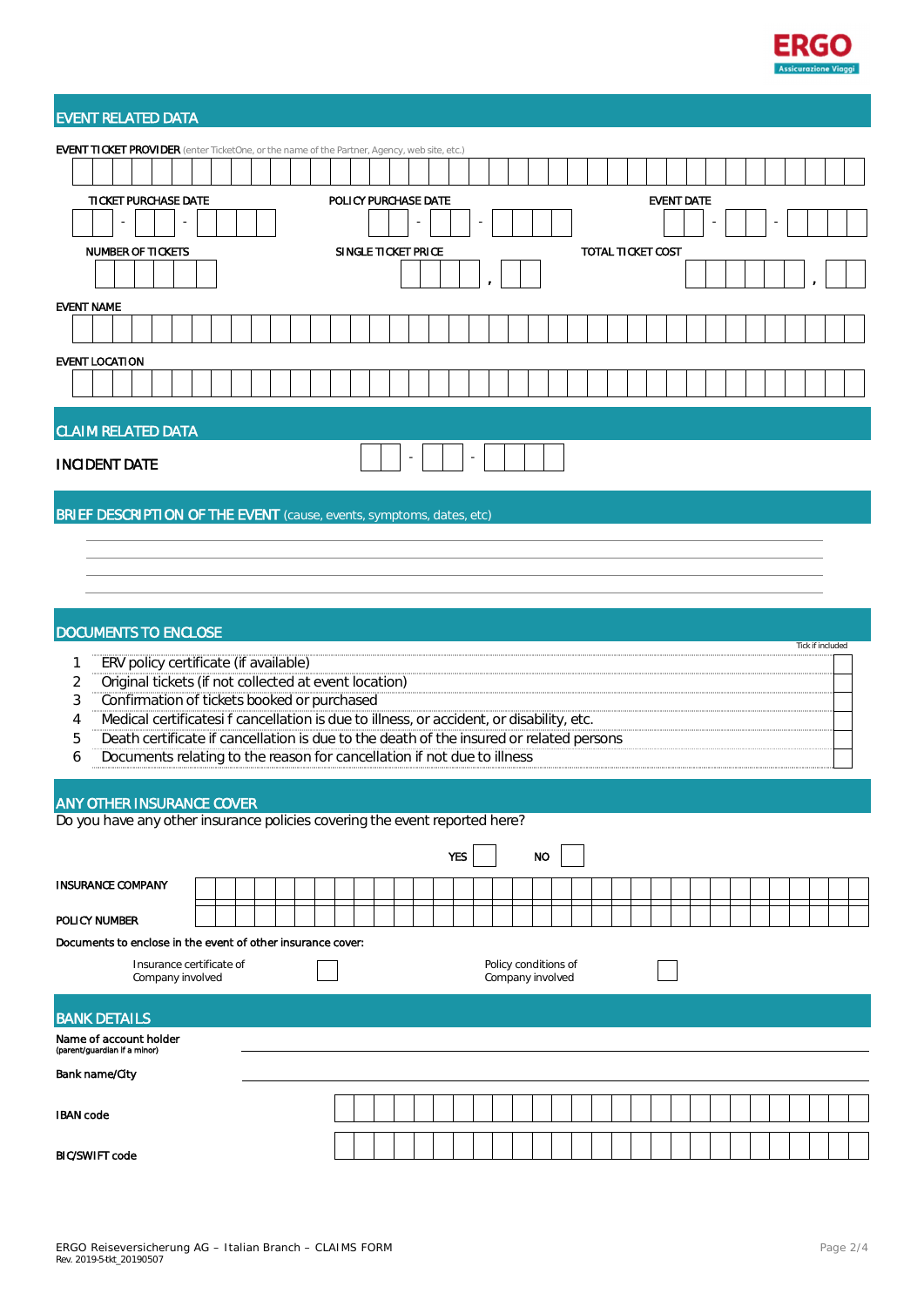

## WAIVER and collection of consent for the processing of personal data of the insured person (Regulation (EU) 2016/679).

| I, the undersigned                                                                                                                    | having taken note of the information on |
|---------------------------------------------------------------------------------------------------------------------------------------|-----------------------------------------|
| the processing of personal data already provided by ERGO Assicurazione Viaggi at the time of signing the insurance contract and       |                                         |
| in any case downloadable from the ERGO Assicurazione Viaggi website (https://www.ergoassicurazioneviaggi.it, contact section,         |                                         |
| privacy area), expressly authorize the Operation Center Inter Partner Assistance and ERGO Assicurazione Viaggi - ERGO                 |                                         |
| Reiseversicherung AG - General Representation for Italy - to process my personal data, including particular data, freely provided     |                                         |
| by me and collected here, in compliance with EU regulation 2016/679 as well as national legislation and the provisions of the         |                                         |
| Privacy Guarantor currently in force, in particular those included in chapter "4.3.1 Processing of special categories of data" of the |                                         |
| above mentioned Policy.                                                                                                               |                                         |

With this waiver I also authorize the Operation Center and ERGO Assicurazione Viaggi to acquire any other information necessary for the management of the claim reported here, always in compliance with current regulations, even if concerning illnesses and / or disabilities caused by accident, both past and present, about me and through me.

Aware that in case of refusal it will not be possible for the Operation Center and ERGO Assicurazione Viaggi to process my data belonging to particular categories,

 $\Box$  **I AGREE**  $\Box$  **I DON'T AGREE** to the processing of the attached data.

Date / / Signature

WAIVER and collection of consent for the processing of personal data of third parties [Regulation (EU) 2016/679]. Warning: Provide a release for each third party involved.

I, the undersigned \_\_\_\_\_\_\_\_\_\_\_\_\_\_\_\_\_\_\_\_\_\_\_\_\_\_\_\_\_\_\_\_\_\_\_\_\_\_\_\_\_\_\_\_\_\_\_\_\_\_\_\_, having taken note of the information on the processing of personal data downloadable from the ERGO Assicurazione Viaggi website (https://www.ergoassicurazioneviaggi.It, contact section, privacy area), I hereby authorize the Operation Center Inter Partner Assistance and ERGO Assicurazione Viaggi - ERGO Reiseversicherung AG - General Representation for Italy - to process my personal data, including particular data, freely provided by me and collected here by the complainant, in compliance with EU regulation 2016/679 as well as national legislation and the provisions of the Privacy Guarantor currently in force, in particular those included in chapter "4.3.1 Processing of special categories of data" of the above mentioned notice. With this waiver I also authorize the Operation Center and ERGO Assicurazione Viaggi to acquire any other information necessary for the management of the accident reported here, always in compliance with current regulations, even if concerning illnesses and / or disabilities caused by injury, both past and present, about me and through the complainant who, in turn, will refer to me. Aware that in case of refusal it will not be possible for the Operation Center and ERGO Assicurazione Viaggi to process my data belonging to particular categories,

| $\Box$   AGREE | $\Box$ I DON'T AGREE | to the processing of the attached data. |
|----------------|----------------------|-----------------------------------------|
|                |                      |                                         |

 $\mathsf{DATE} \_\_\_\_\_\_\_\_\$  Signature  $\_\_\_\$ 

#### **DECLARATION**

I the undersigned \_\_\_\_\_\_\_\_\_\_\_\_\_\_\_\_\_\_\_\_\_\_\_\_\_\_\_\_\_\_\_\_\_\_\_\_\_\_\_\_\_\_\_\_\_\_\_\_\_\_\_\_, hereby declare that the information provided is true and correct to the best of my knowledge and belief and I am aware that providing any false or misleading infromation could result in the loss of insurance cover.

DATE / / **SIGNATURE**